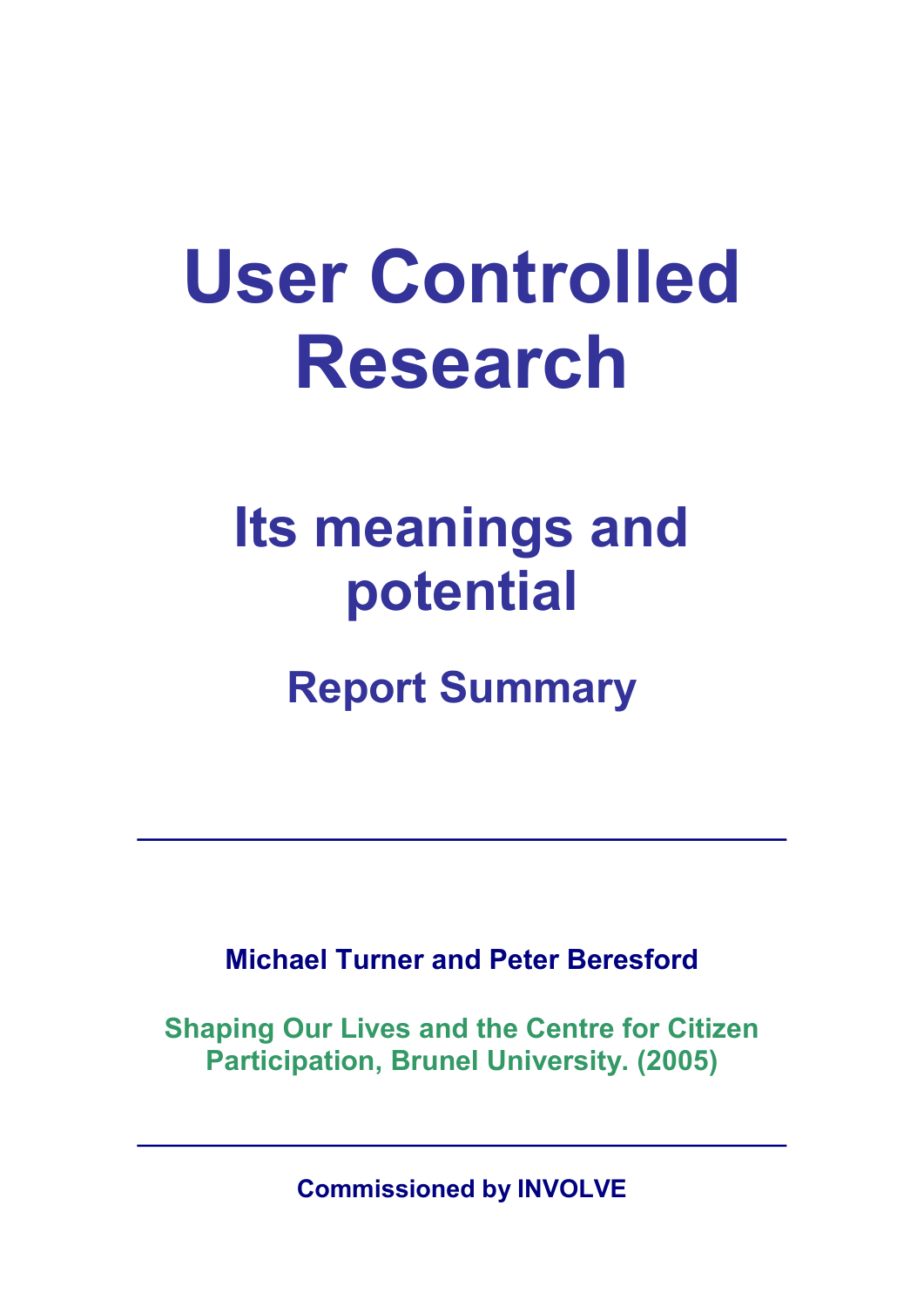## **Summary**

## **The aim and nature of this project**

User controlled research has been developed by service users and their organisations as a new approach to undertaking research and evaluation. The aim of this project was to find out more about the definition, nature and operation of user controlled research. It was carried out both through a literature review and through information provided directly by a wide range of service users and service user researchers in a series of individual interviews and group discussions. The aim was to undertake the project in a way which was consistent with the understanding we so far had of user controlled research. There was a significant consistency between the findings from the two sources of information used.

## **Defining user controlled research**

#### **1 The origins and relations of user controlled research**

User controlled research has its origins in service users' dissatisfaction with traditional research, which many feel has disempowered them. It has links with 'new paradigm' research, like feminist, black and educational research. Service users tend to distinguish user controlled research from 'participatory' research (although it can also be seen as the most developed expression of 'user involvement' in research) and the two have been associated with different research philosophies. Related research approaches like 'partnership' and 'collaborative' research are also seen to have weaknesses which can disadvantage service users, notably tokenism. Service users generally see a significant difference, therefore, between user controlled research and user involvement in research.

User controlled research has much closer links with two other research approaches, emancipatory disability research and survivor research. It is not always clear whether these terms demarcate different research approaches or are used interchangeably. Control by service users is explicitly at the heart of the idea of user controlled research. Emancipatory disability research is associated with the aspiration to liberate service users, but user control also tends to be seen as an inherent feature of it. This control is variously seen to lie with service users generally, service users who are the research participants and also with service users' (self) organisations. Emphasis is placed on control of research not lying with non-service users.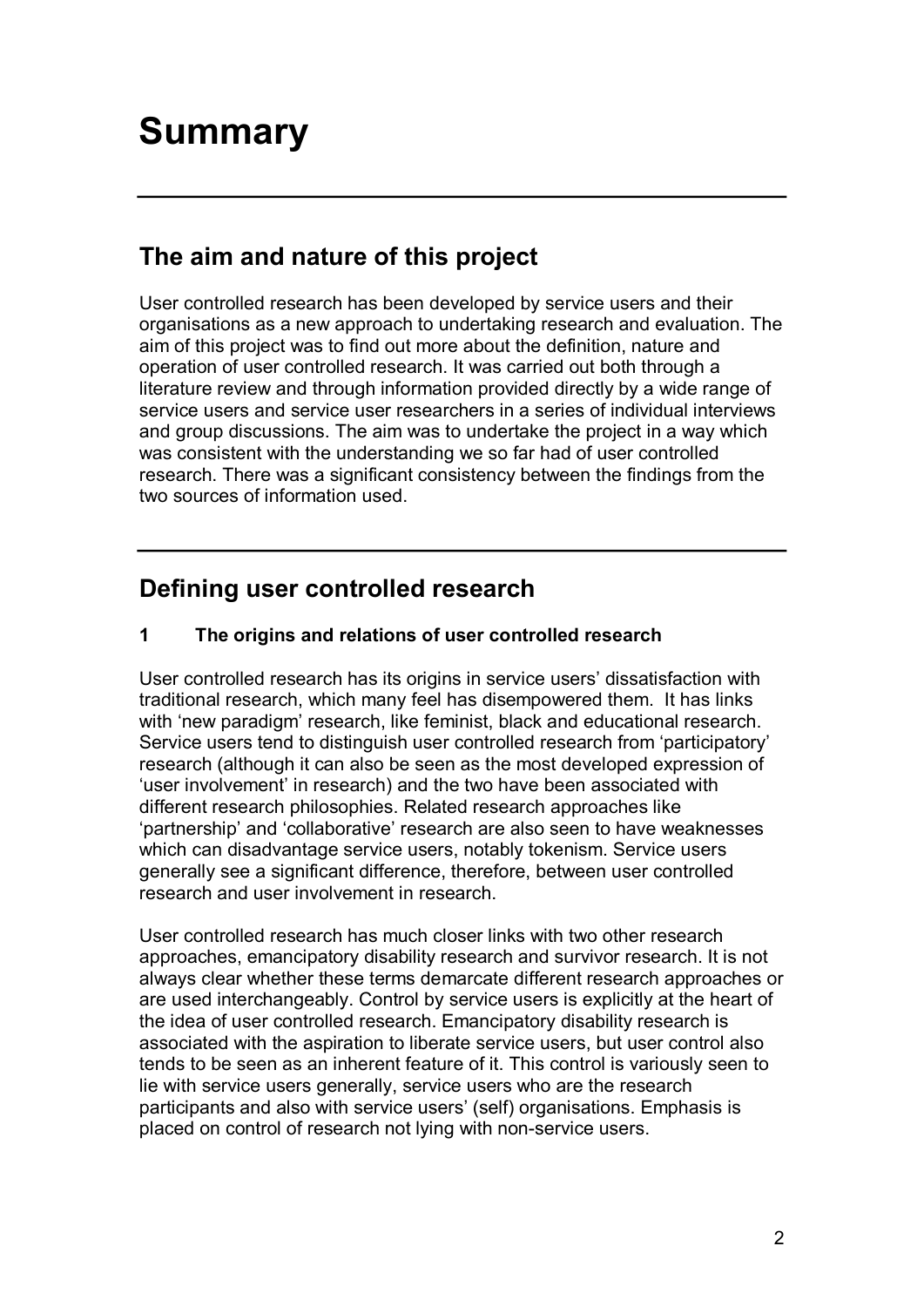One other term is also used in this field, 'user led' research. Some service users use this term synonymously with user controlled research. Others feel that it is a vague and unhelpful term which can be used to suggest ambiguously that research is being 'led' by service users, although it is by no means controlled by them.

#### **2 The basis of definition**

Some service users use the terms user controlled research and research involving service users as if they meant the same thing. Most however draw a strong distinction between the two. User involvement in research tends to be compared unfavourably with user controlled research because the former is seen to embody inequalities of power which work to the disadvantage of service users.

As might be expected, control by service users is seen as the key and defining characteristic of user controlled research. Making change is commonly identified as the central purpose of user controlled research, although there is also recognition that such change may not always be achieved.

The aims of user controlled research are generally framed in terms of:

- The empowerment of service users and the improvement of their lives (both through the process and purpose of research)
- · Being part of a broader process of making social and political change
- · Changed more equal relations of research production (where the people who carry out the research and are the subject of the research relate to each other on much more equal terms)
- · Being based on social models of understanding and interpretation (like the social model of disability).

Key values and principles associated with user controlled research are:

- · empowerment
- emancipation
- · participation
- equality
- $\bullet$  anti-discrimination

Six ways in which such research can emancipate service users have been identified. These are:

- · describing of experience of disabled people/service users in the face of 'academics' abstraction/distortion of it;
- redefining disability;
- challenging traditional research methods;
- developing new, emancipatory methods;
- · describing the collective experience of disabled people/service users and service user movements;
- · evaluation of services run by service users.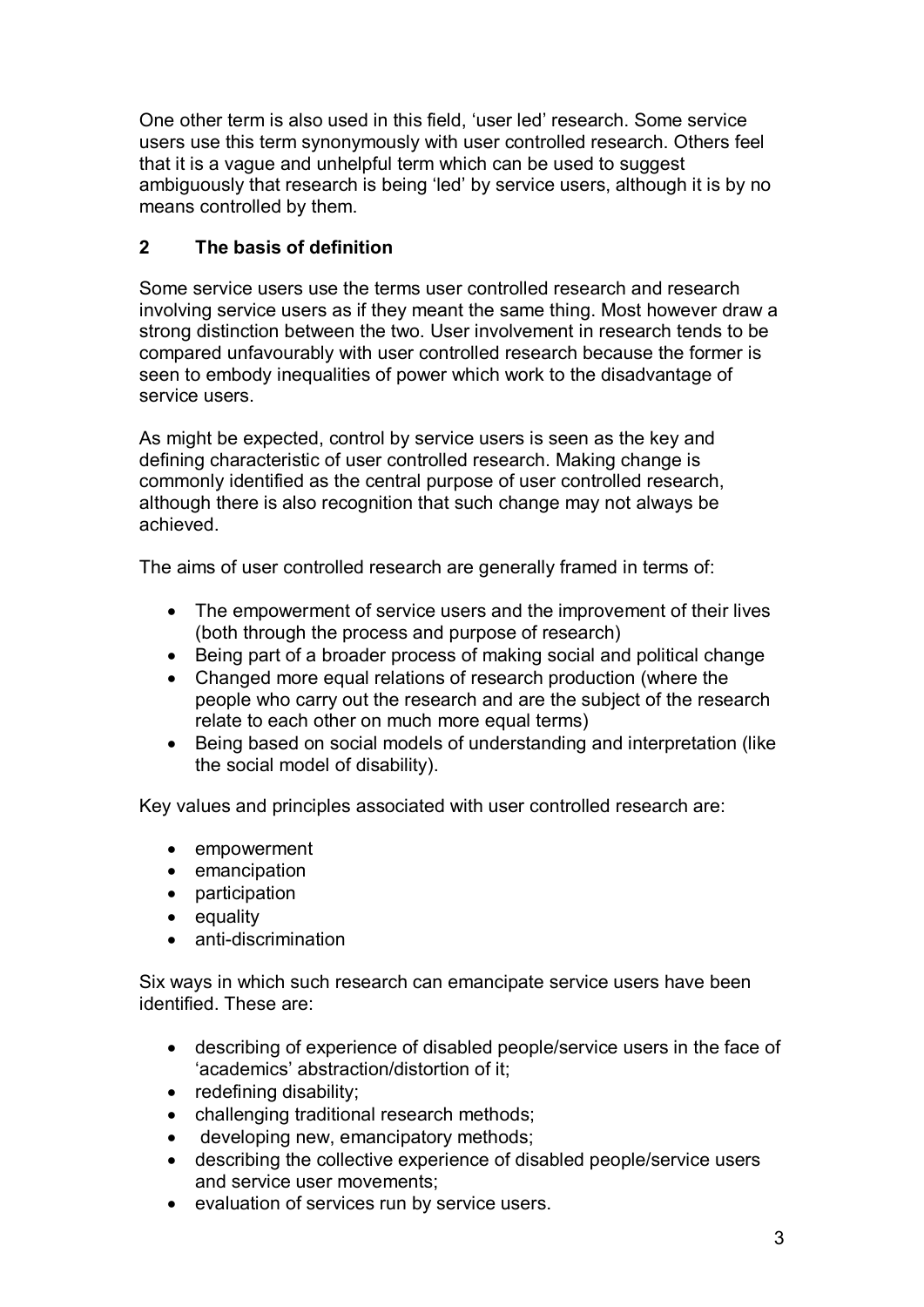Some writers have suggested that some groups (notably people with learning difficulties) may not be able to undertake their own user controlled research; others, including some people with learning difficulties contest this and produce their own research.

User controlled research can be based on both qualitative and quantitative research methods and is also developing its own research methods.

### **Good practice for user controlled research**

Good practice for user controlled research is seen to follow closely from adherence to the values and principles which service users associate with such research.

- · Clarity; the nature, aims and objectives of user controlled research must be clearly explained to participants;
- · Confidentiality and anonymity should be absolutely assured (unless otherwise desired);
- Information giving by research participants should be a positive and empowering (rather than mechanical) experience. It may also entail a two way reciprocal relationship of information exchange with the researcher;
- · Equal access in terms of communication, physical and cultural access to enable the positive involvement of everyone;
- Proper payment should be made to all involved in user controlled research (if it is wanted – there needs to be flexibility). It should be made in a rapid and appropriate way;
- · Appropriate feedback and reporting on the research should be ensured to participants at all its stages. They should be kept fully informed of progress and developments (unless they indicate otherwise). This is part of the process of ensuring accountability;
- · Service users see democratic accountability to service users as a key requirement for good practice in user controlled research. This might be achieved by the research project itself being democratically constituted or it being located within a democratically constituted service user organisation:
- User controlled research is closely linked with making change. Followup action to improve the lives of service users is therefore seen as a key component of good practice in user controlled research.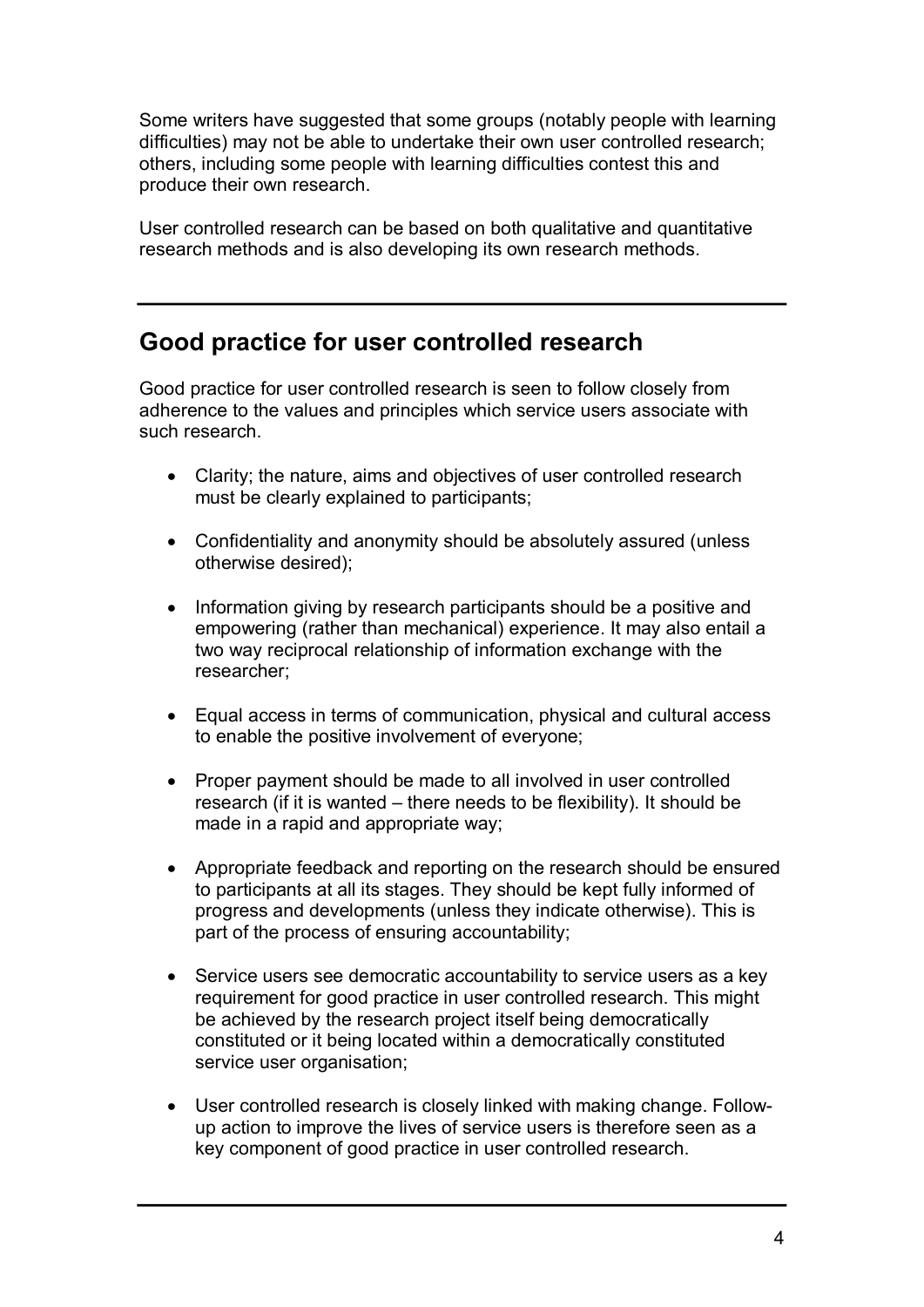#### **Should the researcher be a service user?**

While service users tend to highlight the importance of user control in all aspects and stages of user controlled research, it is not always seen as essential that service users undertake all research tasks and activities. Where there does seem to be agreement is that people should be subject to the control of service users. This issue is a particular subject of discussion in relation to whether the researcher should be a service user. There is no agreement about this. Arguments for and against using service users as researchers are raised by service users themselves.

While some practical obstacles in the way of service users always taking on this role are identified, philosophical objections are also offered to researchers only being service users (for example, service user researchers may then just become another kind of 'expert', divorced from other service users). Service users tend to see all researchers and research (and not only service user researchers and research) as reflecting sectional interests.

#### **The benefits of user controlled research**

Service users see user controlled research as bringing benefits through developing ideas, knowledge and understanding about service users, their lives and the services which they receive. It is not only seen in terms of the benefits it can offer service users. There are strong views that it can (and should) be helpful to other stakeholders too. But it is seen as having particular benefits to offer service users. These relate to its:

- strong commitment to and particular capacity to make change in line with what service users want;
- emphasis on supporting more equal research relationships;
- rationale of making involvement in research a more positive experience for participants.

Service users talk about the particular capacity of user controlled research to:

- · Be useful, because it starts from service users' shared experience and understanding;
- · Identify and develop new issues of importance to service users;
- · Be more inclusive than traditional research approaches, for example, because it generates trust among potential research participants;
- · Offer personal benefits to research participants (through its concern with equality and empowerment), as well as having particular contributions to make to research.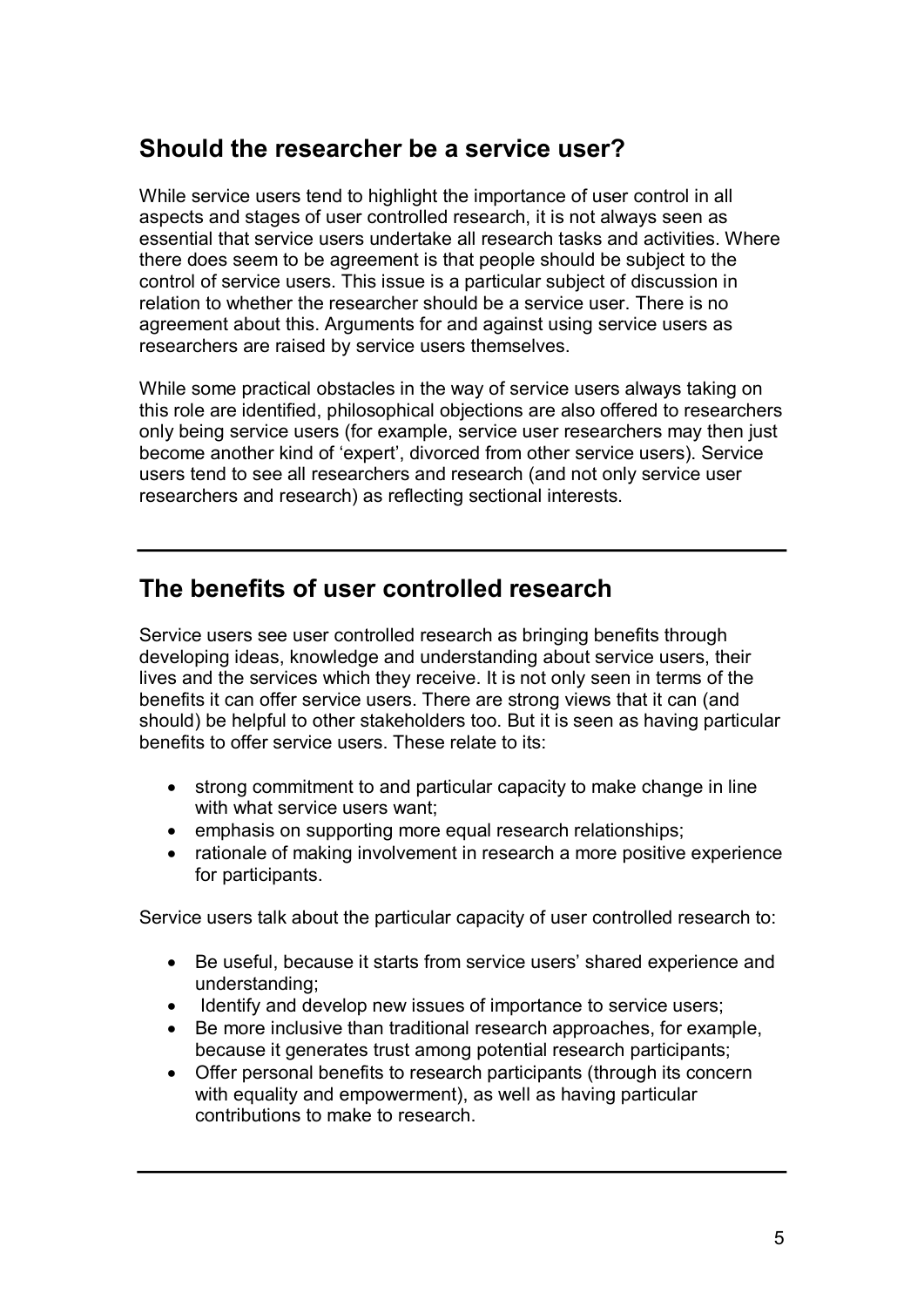#### **Barriers facing user controlled research**

Service users identify a wide range of barriers in the way of the development of user controlled research. These include the following:

- The continued dominance of medically based research associated with positivist values of 'scientific rigour' and 'neutrality', are seen by service users to lead to the devaluing of user controlled research, with its emphasis on subjectivity, personal experience and allegiance to disadvantaged groups;
- There are concerns that while 'user involvement' in research and user controlled research may currently be more acceptable, fashions may change, leaving both insecure and without long term credibility;
- · A key barrier is felt to be mainstream research assumptions that user controlled research is subject to bias. Service users stress its transparency and capacity to be rigorous, as well as the value of it taking sides with disempowered groups. They refer to the inherent bias that can affect all research (and particular biases like that created by the powerful role of the pharmaceutical companies in medical/psychiatric research). The tendency to devalue user controlled research as biased is identified by some service users as a form of discrimination in itself;
- · Service users emphasise the capacity of user controlled research importance to be inclusive and address diversity, but also identify obstacles there can be in the way of this and the need to avoid false claims of being 'representative';
- There is a strongly held view that user controlled research faces particular difficulties in securing funding and does not compete for it on equal terms. The problems this creates are further magnified by the additional resource issues that the participatory and inclusive values of user controlled research generates;
- · Service users are a large and diverse group. They do not necessarily have shared experience, understandings or agendas. This can undermine solidarity, give rise to discrimination and create its own inequalities and hierarchies which can limit the potential and effectiveness of user controlled research;
- · User controlled research can generate particular difficulties, pain and stress for service user researchers who share similar experience to those of research participants. This needs to be addressed with sensitivity and support;
- · The shortage of suitable good quality training is still restricting the supply of potential user researchers, while familiarity with and experience of user controlled research among mainstream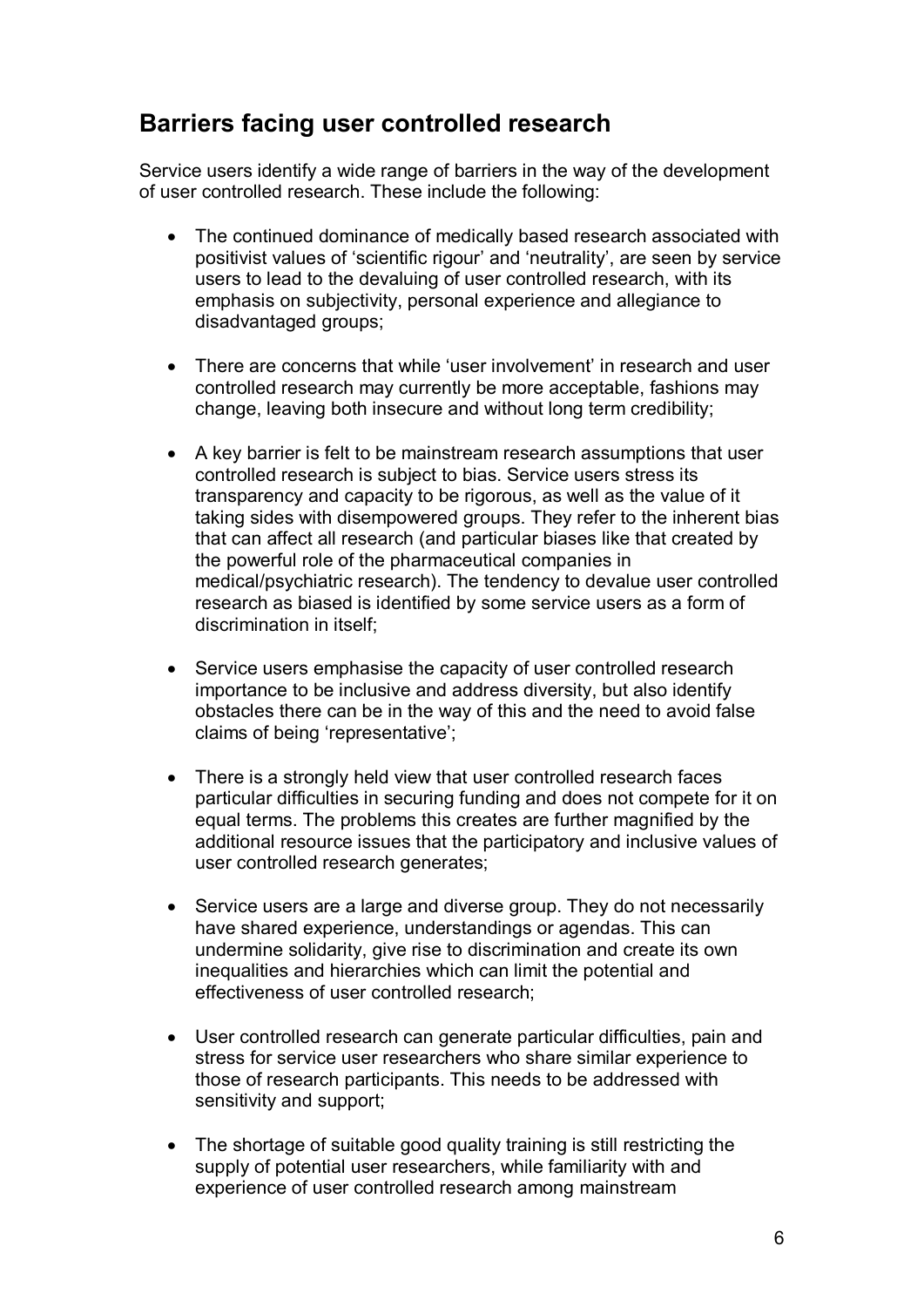researchers, research organisations and funders is delaying the acceptance and extension of user controlled research. There are unmet needs for education and training among all participants: service users, service user researchers, non-service user researchers and research related organisations. At the same time, some service user researchers, particularly researchers with learning difficulties are being excluded from research opportunities by arbitrary requirements for them to have conventional academic qualifications to which they have had less access.

## **The future**

There are a wide range of concerns about the future of user controlled research. Service users highlight many fears that they have. User controlled research is seen as having a particular contribution to make and this gives some people hope for the future. Others see user controlled research as at a disadvantage in relation to other forms of research and feel that there will need to be structural and attitudinal changes for this situation to change.

Service users identified four key areas of activity for taking user controlled research forward. These are through:

- Improving its relationship with research funders;
- The national co-ordination of user controlled research;
- Strengthening the position of user controlled research;
- · Linking user controlled research with user involvement generally.

### **Conclusions**

User controlled research has made much progress but still faces major barriers and problems. There has been a much greater focus in research on user involvement in research, although service users have highlighted its significant limitations. In addition most funding has been devoted to supporting user involvement in research and proportionately very little to take forward user controlled research.

There is now a significant body of user controlled research, both small and large scale, based on qualititative and quantitative research methods and it can be seen to constitute a coherent and feasible research approach. While there are many areas of agreement, there are also some issues where significant differences of opinion exist. The report offers a series of recommendations to take forward user controlled research and understanding of it.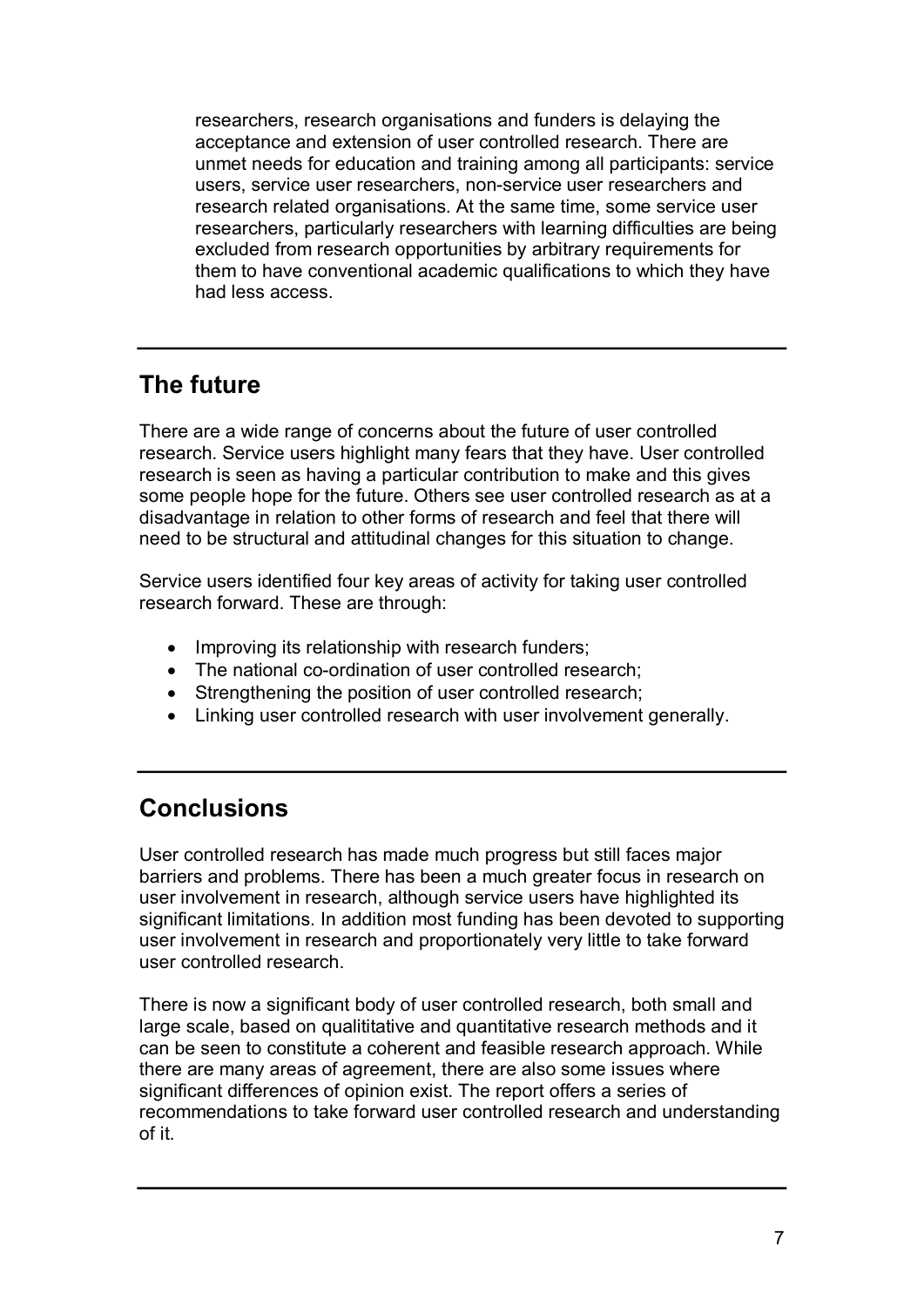## **Recommendations**

The findings from this project have implications for all the key stakeholders involved in research and the development of new approaches to research, including user controlled research. This includes research organisations and mainstream researchers, funders, commissioners, service users, user organisations, user researchers and those involved in research governance and ethics procedures. An effective strategy for supporting the development of user controlled research will need to address all of these.

#### **Sharing knowledge about user controlled research**

- · There is still considerable misunderstanding and misapprehension about user controlled research. Existing knowledge about user controlled research, including the findings from this project, needs to be widely disseminated to service users, mainstream researchers and research organisations, members of ethics committees and to research funders;
- · Additional guidance on both the principles of and good practice for user controlled research needs to be produced to enable it to develop on equal terms with other research approaches. The findings from this project offer additional material to be used in future guidance and training resources;
- · It is important to develop *accessible* materials about user controlled research. From undertaking the literature review it became apparent that some of the writings on this subject can be as difficult to understand as literature on traditional research. If user controlled research is to engage a wide range of service users and be widely developed by service user organisations, then information about it needs to be produced that is accessible as possible;
- · Information and guidance need to be developed, particularly for research funders on how to support user researchers and user controlled research as part of their overall funding strategy and responsibilities;

#### **Recognising the resource implications of user controlled research**

· User controlled research has particular resource implications. Ensuring equal access, enabling diverse involvement and supporting service users to carry out their own research on equal terms, all have resource implications. User controlled research, for these reasons tends to take longer and gives rise to additional costs. Both of these issues need to be recognised by research funders and research organisations.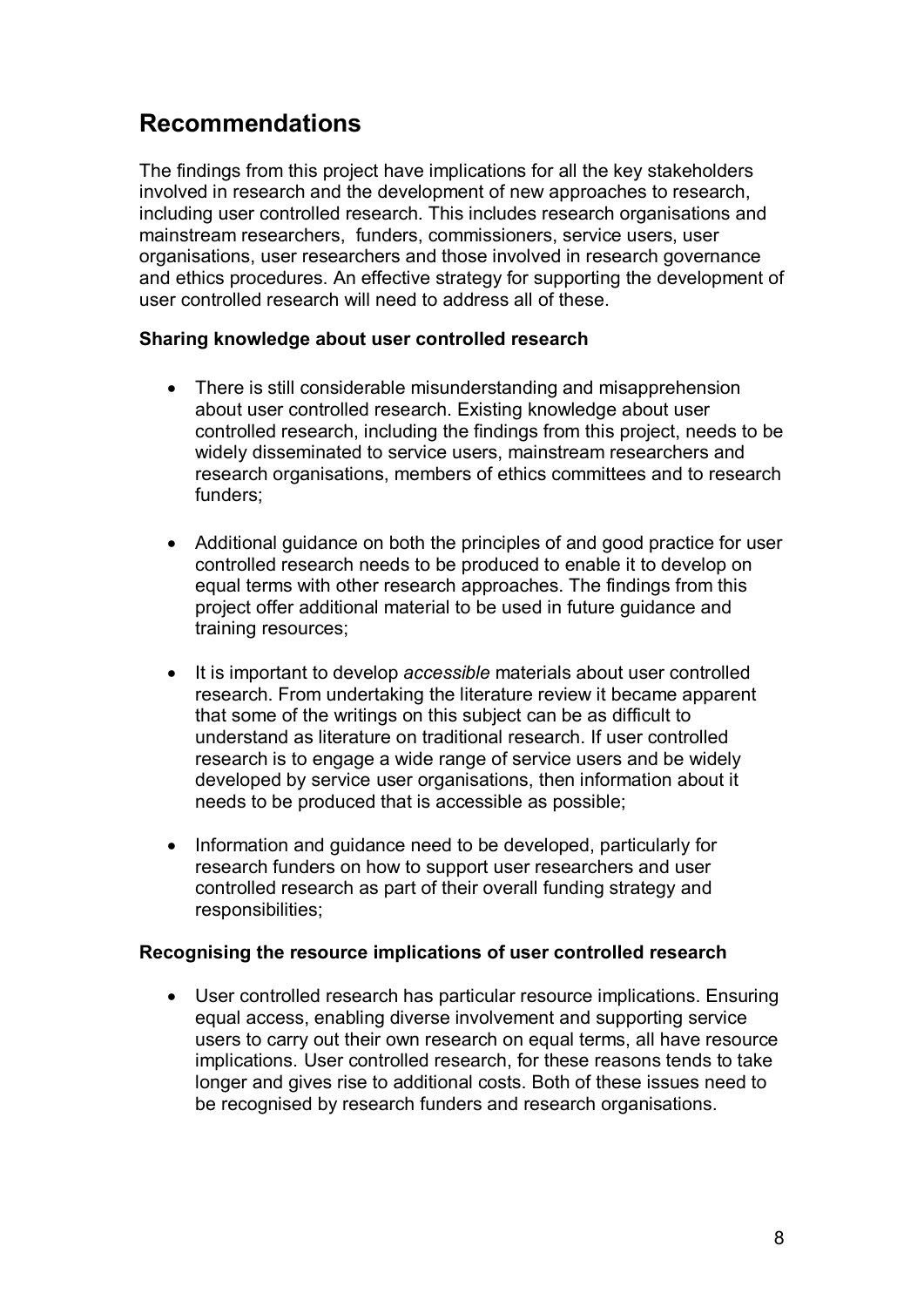#### **Training to support user controlled research**

- More training (particularly user led training) about user controlled research needs to be developed for all key stakeholders, including mainstream researchers, service users, research organisations and research funders;
- There is no agreement among service users over whether researchers in user controlled research should themselves be service users. There are different philosophical viewpoints about this. But service users also highlight practical obstacles restricting the availability of suitably skilled user researchers. These need to be addressed;
- · More training opportunities are needed for service user researchers, including further opportunities for research training. Unnecessary requirements to possess formal academic qualifications which can act as a barrier excluding service users with appropriate skills and experience, particularly service users with learning difficulties, should not be used to debar them from research employment opportunities. At the same time there need to be more opportunities for service users who wish to, to undertake undergraduate and postgraduate research training and PhDs with funding provided. Such training opportunities should be monitored;

#### **Including black and minority communities**

• This project has unfortunately not provided much information about user controlled research in relation to black and minority ethnic communities. Further exploration of user controlled research from the perspective of black and minority ethnic service users is needed so that appropriate support can be offered to take forward this aspect of user controlled research;

#### **Safeguarding the future of user controlled research**

- Service users feel very insecure about the future of user controlled research. Practical steps need to be taken to challenge this sense of insecurity and to safeguard user controlled research for the future and to make sure that it has the potential to make its full contribution;
- Both statutory and non-statutory research funders increasingly require evidence of user involvement from research projects seeking funding. In addition, the allocation of research funding should be monitored to record the scale and proportion allocated to user controlled research and emerging trends. In relative terms this proportion remains tiny and a key proposal of the first social care service user workshop convened by INVOLVE was that it should be increased significantly;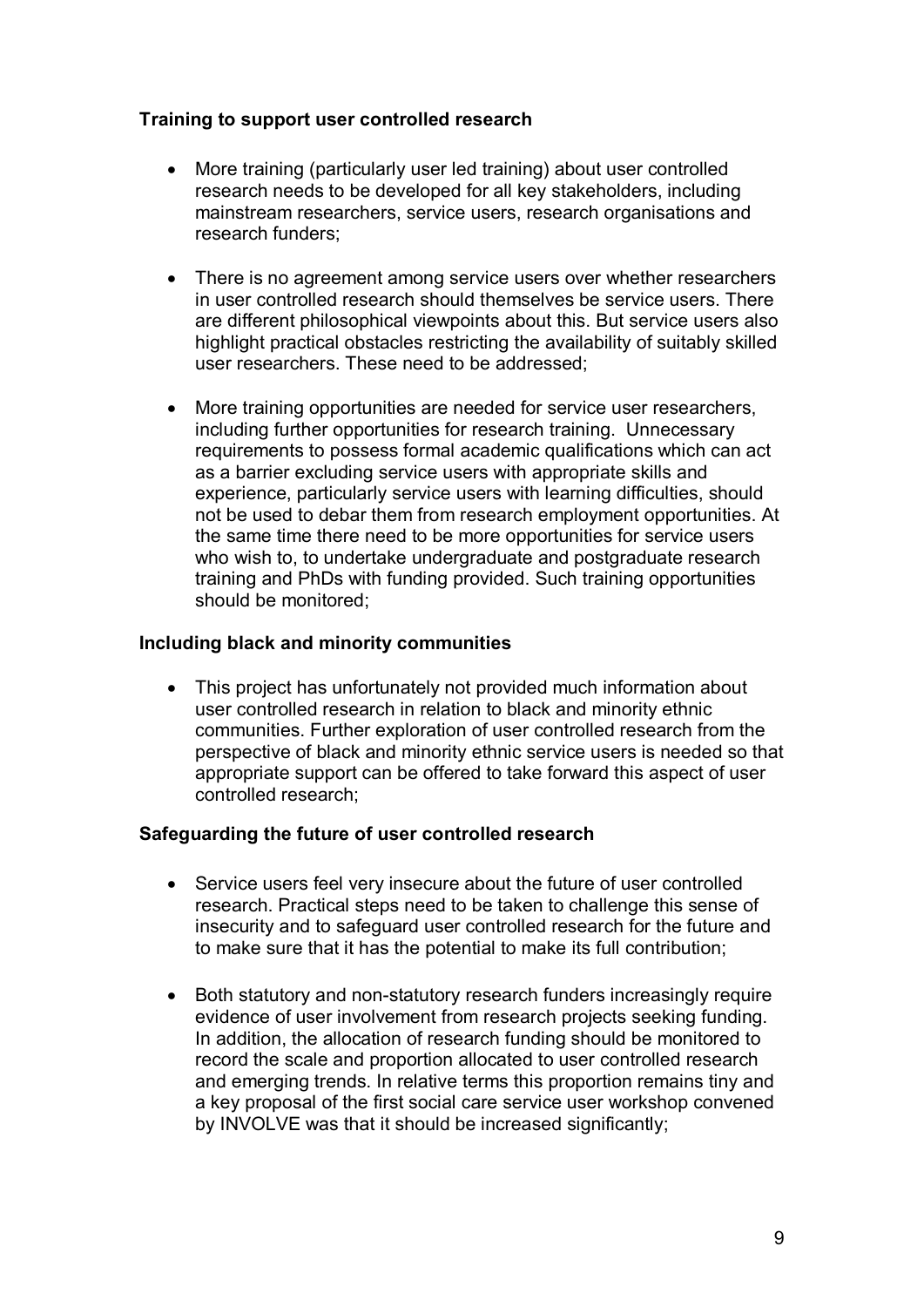- · More funding should be made available to support larger user controlled research projects, including ones employing quantitative, comparative and longitudinal studies;
- · A significant proportion of what is identified as user controlled research is currently being undertaken by non user controlled organisations. This is particularly true of large research projects. This development needs to be monitored. More support is needed for user controlled research to be undertaken on equal terms by user controlled as well as other organisations;
- · A coherent programme of evaluation of user controlled research projects needs to be established in order to maximise its contribution;
- · Variations of research methods and methodology are already developing as a result of the introduction of user controlled research. These should be explored and collated in order to disseminate the learning they are providing.